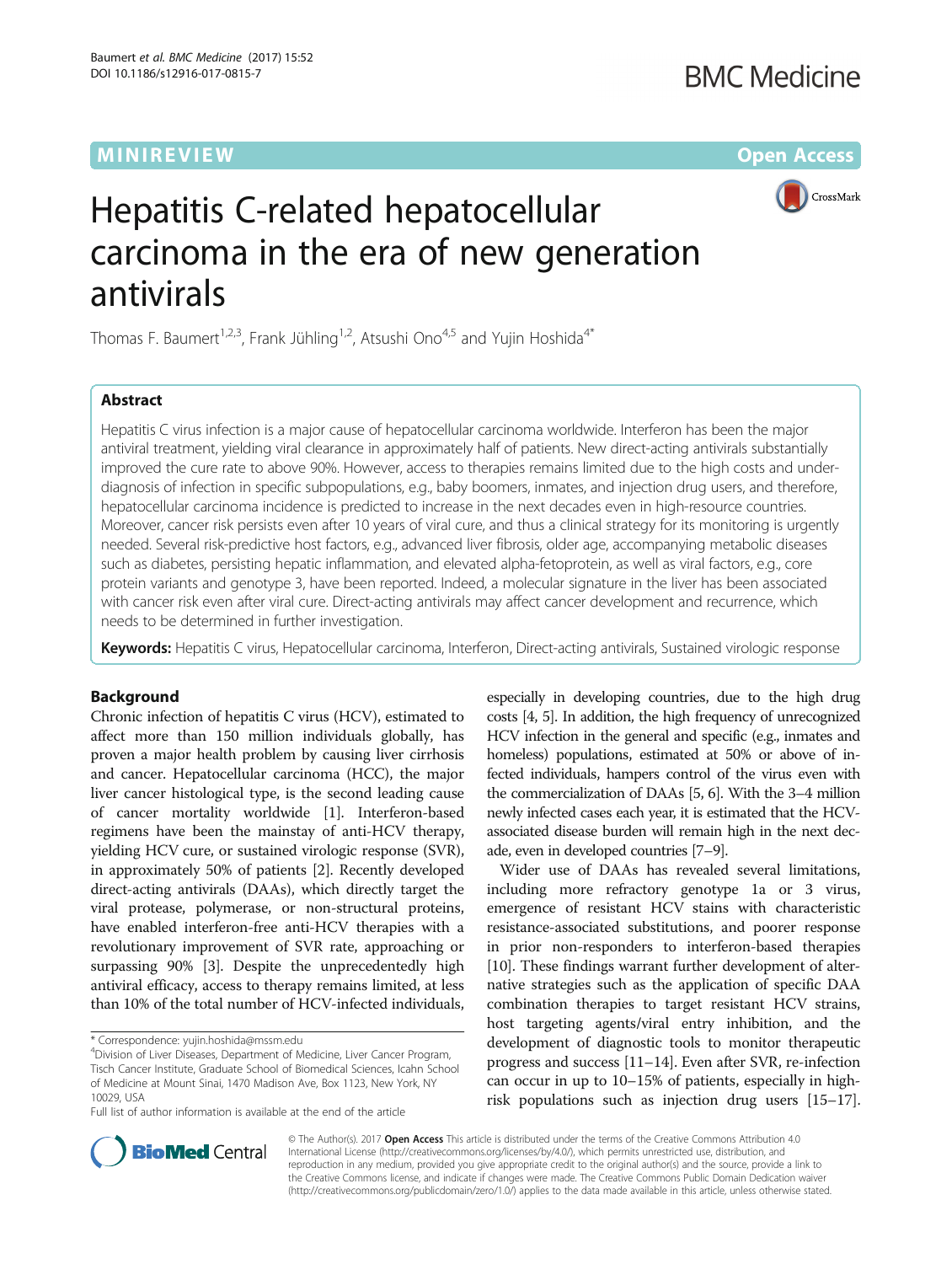Post-transplantation graft re-infection is also a critical issue given that most liver explants (67%) remain HCV RNA positive in the liver despite undetectable blood HCV RNA [[18](#page-7-0)]. In these clinical scenarios, a prophylactic vaccine is likely to be an effective option. Although HCV vaccine development is challenging due to the high viral genetic variability, promising progress has been made to date [[16](#page-7-0)]. Thus, complementary antiviral approaches including improved and more accessible therapies as well as the development of a prophylactic vaccine will be necessary to achieve impactful global control of infection that leads to HCV eradication, namely a reduction of regional incidence close to zero.

## Effect of HCV cure on HCC development

HCV-induced progressive liver fibrosis and aging are well-established high-risk conditions for HCC development (Fig. 1) [[1\]](#page-7-0). Of note, the highly carcinogenic "field effect" in fibrotic/cirrhotic livers leads to repeated recurrence of de novo HCC tumors even after curative treatment of the initial primary tumors. The effect of achieving an SVR on HCC risk has been reported in multiple retrospective cohorts of patients who were mostly treated with interferon-based therapies (Table [1](#page-2-0)); these studies consistently showed significant reduction of HCC incidence in SVR patients. A pooled analysis of 12 observational studies with a total of 25,497 patients showed that interferon-induced SVR resulted in an approximately four-fold reduction of HCC risk irrespective

of liver disease stage (hazard ratio, 0.24;  $P < 0.001$ ) [\[19](#page-7-0)]. Annual HCC incidence in patients with advanced liver fibrosis or cirrhosis and active HCV infection is reported to range from  $1\%$  to  $8\%$  [[1\]](#page-7-0), reducing to 0.07% to 1.2% after achieving an SVR by interferon-based therapies (Table [1](#page-2-0)). SVR is also implicated in reduction of allcause mortality, which may alter patient prognosis to the level of the general population, although this is yet to be established [\[20, 21](#page-7-0)]. In cirrhotic patients who failed to achieve SVR, subsequent maintenance low-dose interferon treatment reduced annual HCC incidence to 1.2% when compared to 4.0% in untreated patients (hazard ratio, 0.45;  $P = 0.01$  [[22\]](#page-7-0). This result suggests that the anti-inflammatory and/or immunomodulatory effects of interferon may have HCC-preventive effects irrespective of HCV presence, although the adverse effects (flu-like symptoms, neuropsychiatric and myelosuppressive effects) hamper its wider use [\[1](#page-7-0)]. DAAs are shown to be less toxic, and are expected to overcome the limitations of interferon-based therapies. DAAs were indeed welltolerated even in compensated and decompensated cirrhosis patients in recent clinical trials [[23](#page-7-0), [24](#page-7-0)]. However, their HCC preventive effect is still only partially understood.

## Projected trend of HCV HCC incidence with new generation anti-HCV therapies

HCC is the most rapidly increasing cause of cancer death, with HCV as the major etiology affecting



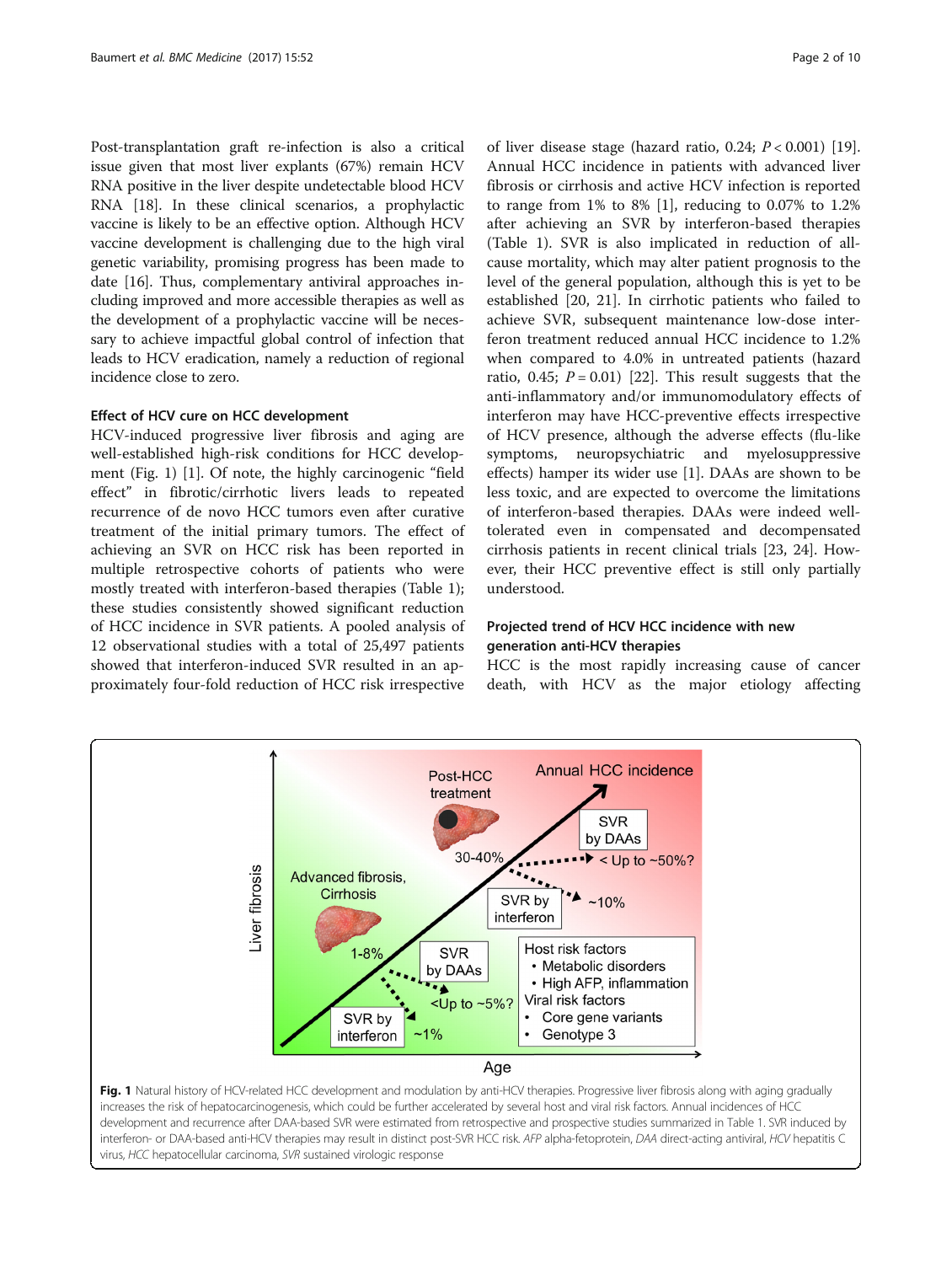| .<br>ו<br>l                                |  |
|--------------------------------------------|--|
|                                            |  |
|                                            |  |
|                                            |  |
| $\frac{1}{2}$<br>ī                         |  |
|                                            |  |
| i<br>j<br>٢                                |  |
| i<br>۶                                     |  |
|                                            |  |
| j<br>i                                     |  |
|                                            |  |
|                                            |  |
|                                            |  |
|                                            |  |
| ۱                                          |  |
| $\frac{1}{2}$<br>j<br>ī                    |  |
| Î                                          |  |
| )<br>)<br>i                                |  |
|                                            |  |
|                                            |  |
| $\frac{5}{1}$<br>j<br>Ş                    |  |
| Ó                                          |  |
| $\overline{\phantom{a}}$<br>ļ              |  |
| J                                          |  |
| ć                                          |  |
| j                                          |  |
| ١                                          |  |
|                                            |  |
|                                            |  |
| j<br>ĭ                                     |  |
| j                                          |  |
| nato                                       |  |
|                                            |  |
| I                                          |  |
|                                            |  |
|                                            |  |
| į<br>١                                     |  |
| i                                          |  |
|                                            |  |
|                                            |  |
| .<br>גו<br>$\frac{1}{2}$                   |  |
| I                                          |  |
| ļ                                          |  |
| Ì                                          |  |
| i                                          |  |
| j<br>l                                     |  |
| j<br>ï                                     |  |
| $\overline{\epsilon}$                      |  |
| j                                          |  |
|                                            |  |
| 5)<br>j                                    |  |
|                                            |  |
| ï                                          |  |
| ١                                          |  |
|                                            |  |
| í                                          |  |
| j                                          |  |
|                                            |  |
| ֦֧֦֧֦֧֦֧֦֧֦֧֦֧֦֧֦֧֦֧֦֧֦֧֦֧֦֧֪֦֧֚֬֝֝<br>֧֪֝ |  |
| j<br>ً<br>ا                                |  |
| l<br>i                                     |  |
| .<br>.)<br>.<br>ļ<br>۱                     |  |
|                                            |  |
| )<br>5<br>i                                |  |
|                                            |  |
| $\tilde{a}$                                |  |
|                                            |  |
|                                            |  |
|                                            |  |
| Table 1                                    |  |

<span id="page-2-0"></span>

| Table 1 Incidence of post-sustained virologic respons |               |                      |                                |                                                                       |                                |                    |                          |                                           | e (SVR) hepatocellular carcinoma (HCC) development and recurrence |                                                              |                                      |                                                                   |                                              |               |
|-------------------------------------------------------|---------------|----------------------|--------------------------------|-----------------------------------------------------------------------|--------------------------------|--------------------|--------------------------|-------------------------------------------|-------------------------------------------------------------------|--------------------------------------------------------------|--------------------------------------|-------------------------------------------------------------------|----------------------------------------------|---------------|
| Author (year),<br>Reference                           | Major<br>race | Country              | Type of<br>anti-HCV<br>therapy | $\subset$                                                             | Follow-up,<br>median,<br>years | Male sex,<br>n (%) | median,<br>years<br>Age, | cirrhosis, n (%)<br>Advanced<br>fibrosis/ | for previous<br>HCC<br>Treatment                                  | SVR, % (interval<br>Reported HC<br>incidence in<br>in years) | Annual HCC<br>incidence<br>in SVR, % | (interval in years)<br>Reported HCC<br>incidence in<br>non-SVR, % | S,<br>Annual HCC<br>in non-SVR,<br>incidence | Study design  |
| HCC development                                       |               |                      |                                |                                                                       |                                |                    |                          |                                           |                                                                   |                                                              |                                      |                                                                   |                                              |               |
| Akuta (2011) [34]                                     | Asian         | Japan                | IFN-based                      | 1273                                                                  | Ξ                              | 783 (61.5)         | 53                       | 109 (8.6)                                 | $\mathbf{I}$                                                      | 3.2(5)                                                       | 0.65                                 |                                                                   |                                              | Retrospective |
| Chang (2012) [51]                                     | Asian         | Taiwan               | IFN-based                      | (including<br>non-SVR)<br>1271<br>400                                 | 3.4                            | 661 (75.9)         | 55.4 <sup>a</sup>        | 355 (27.9)                                | J.                                                                | 1.2(3)                                                       | 0.4                                  |                                                                   |                                              | Retrospective |
| Huang (2014) [52]                                     | Asian         | Taiwan               | IFN-based                      | 642                                                                   | 4.4                            | 302 (54.3)         | 51.4ª                    | 86 (13.4)                                 | $\mathbf{I}$                                                      | 5.8 (5)                                                      | $\overline{12}$                      |                                                                   | $\mathbf{I}$                                 | Retrospective |
| Yamashita (2014)<br>$[53]$                            | Asian         | Japan                | IFN-based                      | 562                                                                   | 4.8                            | 311 (55.3)         | 57                       | 129 (23.0)                                | $\overline{\phantom{a}}$                                          | 3.1(5)                                                       | 0.63                                 |                                                                   | $\overline{1}$                               | Retrospective |
| Oze (2014) [54]                                       | Asian         | Japan                | IFN-based                      | 1425                                                                  | $\frac{3}{3}$                  | 727 (51.0)         | 54.5                     | 118 (11.6)                                | $\mathbf{I}$                                                      | 2.6(5)                                                       | 0.53                                 | 11.7(5)                                                           | 2.49                                         | Prospective   |
| Toyoda (2015)<br>$[55]$                               | Asian         | Japan                | IFN-based                      | 522                                                                   | 7.2                            | 292 (55.9)         | 50.6                     | 27(5.5)                                   |                                                                   | 0<br>$\overline{C}$                                          | 0.24                                 |                                                                   |                                              | Retrospective |
| Wang (2016) [56]                                      | Asian         | Taiwan               | IFN-based                      | 376                                                                   | 7.6                            | 185 (49.2)         | 54.1                     | 127 (33.8)                                | T.                                                                | 1.4(5)                                                       | 0.28                                 |                                                                   | T.                                           | Retrospective |
| Kobayashi (2016)<br>[57]                              | Asian         | Japan                | IFN-based                      | 528                                                                   | 73                             | 308 (58.4)         | 54                       | 78 (14.8)                                 | $\,$ $\,$                                                         | 2.2(5)                                                       | 0.44                                 |                                                                   | $\overline{\phantom{a}}$                     | Retrospective |
| El-Serag (2016)<br>[36]                               | Caucasian     | USA                  | IFN-based                      | 10,738                                                                | 2.8                            | 10,232 (95.3)      | 53.1ª                    | 1548 (14.4)                               | $\mathsf I$                                                       | 0.33(5)                                                      | 0.07                                 |                                                                   | $\mathsf I$                                  | Retrospective |
| Nagaoki (2016)<br>[58]                                | Asian         | neder                | IFN-based                      | 1094                                                                  | 4.2                            | 585 (53.5)         | $\odot$                  | 208 (1.9)                                 | $\mathsf I$                                                       | 4.0 (5)                                                      | 0.82                                 | $\mathsf I$                                                       | $\mathsf{I}$                                 | Retrospective |
| Tada (2016) [59]                                      | Asian         | Japan                | IFN-based                      | 587                                                                   | 14.0                           | 324 (55.2)         | 50                       |                                           | $\overline{\phantom{a}}$                                          | 4.4 (10)                                                     | 0.45                                 | 14.7 (10)                                                         | 1.59                                         | Retrospective |
| Tada (2016) [60]                                      | Asian         | Japan                | <b>IFN-based</b>               | 170                                                                   | 14.2                           | 106(62.4)          | 52.5                     |                                           | $\mathbf{I}$                                                      | 7.1 (10)                                                     | 0.74                                 |                                                                   |                                              | Retrospective |
| van der Meer<br>$(2016)$ [61]                         | Caucasian     | and Canada<br>Europe | IFN-based                      | 1000                                                                  | 57                             | 676 (68.0)         | 52.7                     | 842 (85.0)                                | $\mathbb{I}$                                                      | 7.6 (8)                                                      | 0.99                                 | $\overline{1}$                                                    | $\mathbb{I}$                                 | Retrospective |
| Kobayashi (2016)<br>[57]                              | Asian         | neder                | DAAs                           | $\overline{\nabla}$                                                   | 4.0                            | 34 (44.2)          | $63\,$                   | 23 (29.9)                                 | $\overline{1}$                                                    | 3.0(5)                                                       | 0.62                                 |                                                                   |                                              | Retrospective |
| <b>HCC</b> development<br>or recurrence               |               |                      |                                |                                                                       |                                |                    |                          |                                           |                                                                   |                                                              |                                      |                                                                   |                                              |               |
| Conti (2016) [39]                                     | Caucasian     | Italy                | DAAs                           | 空<br>including<br>30 non-SVF<br>previous<br>344 (59<br>ЧG<br>Н<br>had | 0.5                            | 207 (60.1)         | $\mathbb{S}^3$           | 39 (11.3)                                 | Resection,<br>ablation,<br>TACE                                   | $3.2 (0.5)^d$                                                | 6.3 <sup>d</sup>                     | $\mathsf I$                                                       | $\mathsf I$                                  | Retrospective |
| Cheung (2016)<br>[24]                                 | Caucasian UK  |                      | DAAs                           | previous<br>HCQ<br>317 (18<br>had                                     | $\widetilde{\Box}$             | $\lessgtr$         | 54                       | 254 (80.1)                                | ablation, TACE<br>Resection,                                      | 5.4(1.3)                                                     | 4.27                                 | 11.2(1.3)                                                         | 9.14                                         | Prospective   |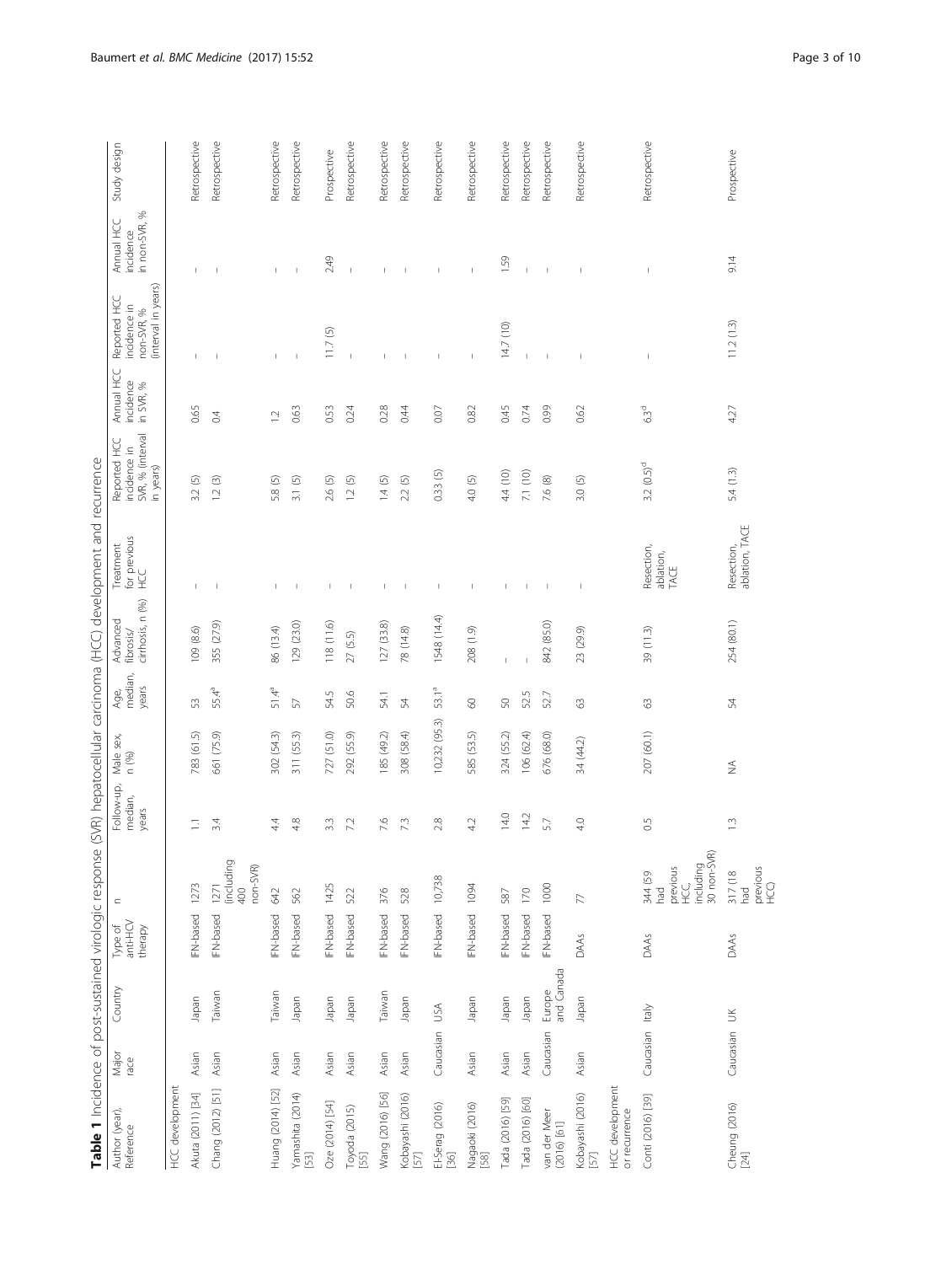| ֖֖֖֖֧֖֪֪֪֚֚֚֚֚֚֚֚֚֚֚֚֡֝֬֝֝֬֝֝֬֝֬֝֬֝֬֝֬֝֬֝֬֝֬֝֬ <b>֓</b><br>Ì   |  |
|----------------------------------------------------------------|--|
| ţ                                                              |  |
| S                                                              |  |
|                                                                |  |
| ţ<br>j<br>١                                                    |  |
|                                                                |  |
| )<br>)<br>۱                                                    |  |
|                                                                |  |
| Ì                                                              |  |
| ì                                                              |  |
| j<br>i                                                         |  |
| りり                                                             |  |
|                                                                |  |
| S<br>ī<br>֠                                                    |  |
| ć<br>j                                                         |  |
|                                                                |  |
| d<br>Ì                                                         |  |
| :                                                              |  |
| ç                                                              |  |
| ł                                                              |  |
| J                                                              |  |
| ï                                                              |  |
| ֧֖֖֖֖֖֖֖֖֖֖֖֧ׅ֧֖֧֧֚֚֚֚֚֚֚֚֚֚֚֚֚֚֬֬֝֓֬֓֡֬֓֬֓֬֓֬֓֬֓֬֓֬֓֬֓֬֓֓֬֓֝֬ |  |
| ١                                                              |  |
| آ<br>ا<br>ï                                                    |  |
|                                                                |  |
|                                                                |  |
| $\ddot{\cdot}$<br>į                                            |  |
| Í                                                              |  |
| i<br>)<br>ļ                                                    |  |
| j<br>i                                                         |  |
|                                                                |  |
| $\overline{\mathfrak{a}}$<br>j<br>i<br>Ï                       |  |
|                                                                |  |
| ĉ<br>j<br>i<br>١                                               |  |
|                                                                |  |
| j                                                              |  |
| j<br>Ì                                                         |  |
| ゚゚゚<br>ŧ                                                       |  |
|                                                                |  |
| ļ<br>J                                                         |  |
| $\overline{2}$                                                 |  |
|                                                                |  |
|                                                                |  |
| ć                                                              |  |
| į                                                              |  |
| ï<br>1                                                         |  |
| i<br>j                                                         |  |
| i                                                              |  |
| l<br>١<br>ŕ                                                    |  |
|                                                                |  |
|                                                                |  |
| j                                                              |  |
|                                                                |  |
| ł                                                              |  |
| Ï                                                              |  |
|                                                                |  |
| ï                                                              |  |
| 5<br>i                                                         |  |
| $\frac{1}{3}$<br>١                                             |  |
| ì                                                              |  |
|                                                                |  |
|                                                                |  |
| I                                                              |  |
| $\ddot{\phantom{a}}$                                           |  |
|                                                                |  |
| ١                                                              |  |
| j<br>ï                                                         |  |
| )<br>J                                                         |  |
| à                                                              |  |
| ī                                                              |  |
| 5<br>5                                                         |  |
| $\geq$                                                         |  |
| ï                                                              |  |
|                                                                |  |
|                                                                |  |
| Table,<br>$\overline{\phantom{a}}$                             |  |

| <b>HCC</b> recurrence                                                                 |                 |        |              |                                                |               |            |                 |                                                                 |                              |                    |                   |                          |                       |               |
|---------------------------------------------------------------------------------------|-----------------|--------|--------------|------------------------------------------------|---------------|------------|-----------------|-----------------------------------------------------------------|------------------------------|--------------------|-------------------|--------------------------|-----------------------|---------------|
| Saito (2014) [62]                                                                     | Asian           | Japan  | IFN-based 14 |                                                | 3.9           | 13 (92.9%) | 72              | 12(85.7)                                                        | Resection,<br>ablation       | 18.0 (3)           | 6.62              | 75.3 (3)                 | 46.61                 | Retrospective |
| Huang (2015) [63]                                                                     | Asian           | Taiwan | IFN-based    | 56                                             | 44            | 36 (64.3)  | 61.6            | 21 (37.5)                                                       | Resection,<br>ablation       | $43.2^{b}$         |                   | 84.8 <sup>b</sup>        | Ï                     | Retrospective |
| $(2016)$ [64]<br>Kunimoto                                                             | Asian           | Japan  | IFN-based 40 |                                                | 51            | 35 (87.5%) | 65              | 14(35.0)                                                        | Resection,<br>ablation       | 23.0 (3)           | 8.71              | 56.0 (3)                 | 27.37                 | Retrospective |
| Petta (2016) [65]                                                                     | Caucasian Italy |        | IFN-based    | 57                                             | 2.8           | 41 (72.0)  | 62              | $\circ$                                                         | Resection,<br>ablation       | 15.2(2)            | 8.24              | Ï                        | Ï                     | Retrospective |
| $(2016)$ [66]<br>Minami                                                               | Asian           | Japan  | IFN-based 38 |                                                | Ï             | 27 (71.0)  | 89              | $\circ$                                                         | Ablation                     | 52.9 (2)           | 37.6              | I                        |                       | Retrospective |
| Conti (2016) [39]                                                                     | Caucasian Italy |        | DAAs         | 59 (including<br>6 non-SVR)                    | 0.5           | 40 (67.8)  | 72              | 10(16.9)                                                        | ablation, TACE<br>Resection, | $28.8^d$ (0.5)     | 49.3 <sup>d</sup> | Ï                        |                       | Retrospective |
| Reig (2016) [40]                                                                      | Caucasian Spain |        | DAAs         | 58                                             | 0.5           | 40 (69.0)  | 66.3            | 5(8.6)                                                          | ablation, TACE<br>Resection, | $27.6^d(0.5)$      | 47.6 <sup>d</sup> | $\overline{1}$           | $\mathsf{I}$          | Retrospective |
| ANRS study group Caucasian France<br>$(2016)$ [42]                                    |                 |        | DAAs         | $\overline{Q}$<br>189 (includin<br>41 non-SVR) | 22            | 147 (78.0) | 62ª             | 152 (80.0)                                                      | ablation, LT<br>Resection,   | 0.73 <sup>bd</sup> | $8.76^{c,d}$      | $0.66^{b,e}$             | $7.92$ <sup>c,e</sup> | Prospective   |
| ANRS study group Caucasian France<br>$(2016)$ [42]                                    |                 |        | DAAs         | $\tilde{=}$                                    | $\frac{8}{1}$ | 11 (85.0)  | 61 <sup>a</sup> | 13 (100)                                                        | Resection,<br>ablation       | $\frac{a}{1}$      | $13.3^\circ$      | $17^{be}$                | 20.76 <sup>ce</sup>   | Prospective   |
| ANRS study group Caucasian France<br>(2016) [42]                                      |                 |        | DAAs         | 314                                            |               | 257 (82.0) | 61 <sup>a</sup> | 49 (15.6)                                                       | E                            | 2.2 (0.5)          | 44                | Ï                        |                       | Prospective   |
| Petta (2016) [65]                                                                     | Caucasian Italy |        | DAAs         | 58                                             | $\frac{5}{1}$ | 40 (69.0)  | 66.3            | 2(4.0)                                                          | Resection,<br>ablation       | 26.3 (2)           | 15.3              | I                        | I                     | Retrospective |
| Minami (2016)<br>[66]                                                                 | Asian           | Japan  | DAAs         | 27                                             | Ţ             | 18 (67.0)  | $\overline{N}$  | $\circ$                                                         | Ablation                     | 29.8 (2)           | 17.7              | $\overline{\phantom{a}}$ | I                     | Retrospective |
| When not reported, annual HCC incidence was estimated by using t<br>a <sub>Mean</sub> |                 |        |              |                                                |               |            |                 | the declining exponential approximation of life expectancy [67] |                              |                    |                   |                          |                       |               |

b100 person-month

c100 person-year

dIncidence in patients including non-SVR patients

<sup>e</sup>Incidence in patients not treated by anti-HCV therapy

<sup>b</sup>100 person-month<br>(100 person-year<br>"Incidence in patients including non-SVR patients<br>"Incidence in patients not treated by anti-HCV therapy<br>DAA direct-acting antiviral, HCC hepatocellular carcinoma, HCV hepattis C virus, DAA direct-acting antiviral, HCC hepatocellular carcinoma, HCV hepatitis C virus, IFN interferon, LT liver transplantation, SVR sustained virologic response, TACE transarterial chemoembolization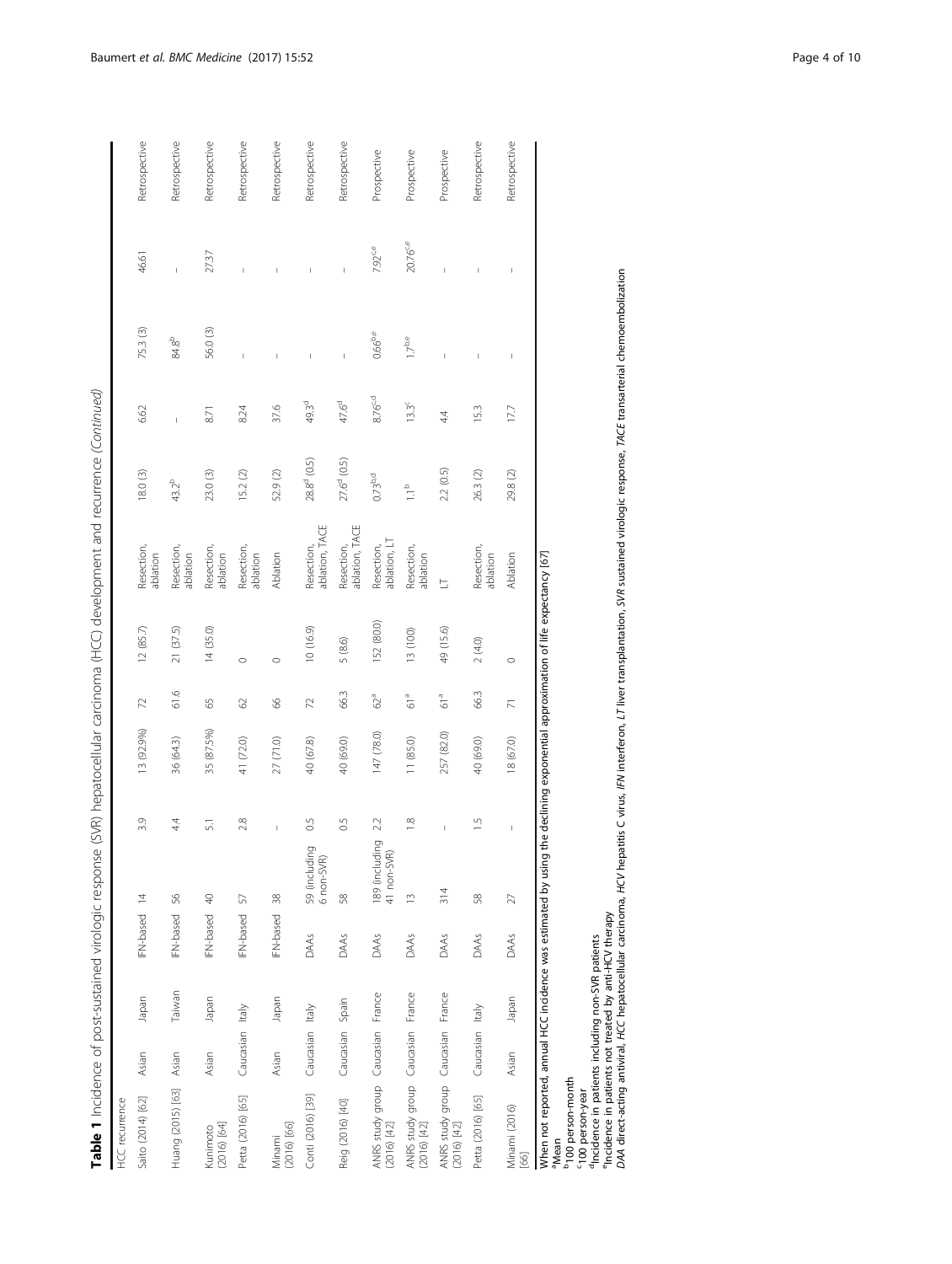generally more than half of HCC patients in developed countries such as the USA [[25](#page-7-0)]. HCV incidence increases are more prominent in specific subpopulations such as the 1945–1965 birth cohort (baby boomers) in the USA, in whom a 64% incidence was observed between 2003 and 2011; such an incidence is estimated to result in more than one million HCV-related cirrhosis and/or HCC by 2020, with increasing HCC incidence until 2030 [\[26](#page-7-0)–[28](#page-7-0)]. In US veterans, HCC incidence has increased by 2.5-fold and mortality has tripled since 2001, driven overwhelmingly by HCV [[29\]](#page-7-0). In a regional population in Australia, in contrast to the decreased incidence of hepatitis B virus (HBV)-related HCC due to clinical implementation of the antivirals, anti-HCV therapies had no impact on HCV-related HCC risk between 2000 and 2014 [[30](#page-7-0)]. Despite the anticipated improvement in SVR rate with wider use of DAAs, model-based simulation studies have predicted further increases of HCC incidence over the next decade – even with SVR rates of 80–90% by DAAs, predicted HCC incidence will continue to increase until 2035 unless the current annual treatment uptake rate  $(1-3\%)$  is increased by more than fivefold by 2018 [\[9](#page-7-0), [31](#page-7-0), [32\]](#page-8-0). These studies clearly highlight the urgent need for identification of undiagnosed HCV infection by implementing HCV screening programs targeting high-risk populations as well as improved access to new generation anti-HCV therapies with reduced costs and streamlined treatment intake and follow-up [[33](#page-8-0)].

## Post-SVR HCC risk factors

It is noteworthy that SVR does not necessarily mean elimination of HCC risk despite the substantially decreased incidence. In fact, HCC can occur even more than 10 years after successful HCV clearance (Table [1](#page-2-0)). The annual post-SVR HCC incidence of approximately 1% is still higher than the cancerous conditions in other organs, and the volume of HCC-developing patients will remain substantial given the vast size of the HCV-infected population [\[1\]](#page-7-0).

Retrospective interrogation of previously treated patients mostly by interferon-based regimens revealed several post-SVR HCC-associated clinical variables, most of which are known HCC risk factors in patients with active HCV infection (Table [2\)](#page-5-0). More advanced liver fibrosis as well as biochemical or imaging surrogates of histological fibrosis (e.g., serum albumin, platelet count, fibrosis-4 index, aspartate aminotransferase-to-platelet ratio index, elastography-based liver stiffness) before and/or after antiviral treatment are the most prominent features associated with higher post-SVR HCC risk. Older age, alcohol abuse, accompanying metabolic disorders (especially diabetes), and persisting hepatic inflammation, e.g., high aspartate aminotransferase, were also associated with HCC risk. Serum alpha-fetoprotein levels pre- and post-SVR have also been implicated as a risk indicator, with relatively low cut-off values ranging from 5 to 20 ng/mL. In addition to the host factors, post-SVR HCC-associated pre-treatment viral factors have been identified, suggesting that HCV leads to irreversible changes in cellular signaling via mechanisms such as epigenetic activation or imprinting, which continue to drive carcinogenesis even after viral clearance. A variant in genotype 1b HCV core protein, Gln70(His70), was associated with increased HCC incidence post-SVR, with a hazard ratio of 10.5, in a cohort of 1273 interferon-treated Japanese patients [\[34\]](#page-8-0). Interestingly, the variant can induce cancer-related transcriptional dysregulation in an HCV-infectious cell system [\[35](#page-8-0)]. HCC risk association of genotype 3 was also found in a cohort of 10,817 US veterans [[36\]](#page-8-0). A further study suggested differences in molecular aberrations in HCC tumors from SVR livers compared to tumors in livers with active HCV infection, which may represent SVR-specific mechanisms of carcinogenesis [\[37](#page-8-0)].

Current practice guidelines recommend regular biannual HCC screening for cirrhotic patients with active HCV infection, but it is still undetermined whether and how post-SVR patients should be monitored for future HCC development and if any of the risk-associated variables has clinical utility [[1\]](#page-7-0). Molecular hallmarks of persisting HCC risk in post-SVR livers may serve as biomarkers to identify a subset of patients still at risk and should be therefore monitored by regular HCC screening. A pan-etiology HCC risk-predictive gene signature in the liver, which was shown to predict post-SVR HCC development, may serve as a biomarker to identify a subset of SVR patients who should be regularly monitored for future HCC [[38\]](#page-8-0).

#### Post-DAA HCC development and recurrence

Accumulating clinical experience of DAA-based treatment has suggested that post-SVR HCC development and recurrence may be more frequent compared to interferon-based treatment (Table [2\)](#page-5-0). In a small series of HCC patients who achieved an SVR by all-oral DAAs after HCC treatment, tumor recurrence rates of approximately 30% within 6 months were reported; these rates are alarmingly high, however, the observation period was short, a proper control group was lacking, and the finding was not replicated in a subsequent study [[39](#page-8-0)–[43](#page-8-0)]. Further studies are needed to clarify whether DAAs increase HCC incidence and to determine the natural history and baseline post-SVR HCC incidence according to the type of anti-HCV therapy in each specific patient population. Interestingly, chronic hepatitis B patients treated with directly-acting anti-HBV drugs, entecavir or other nucleos(t)ide analogues, showed higher HCC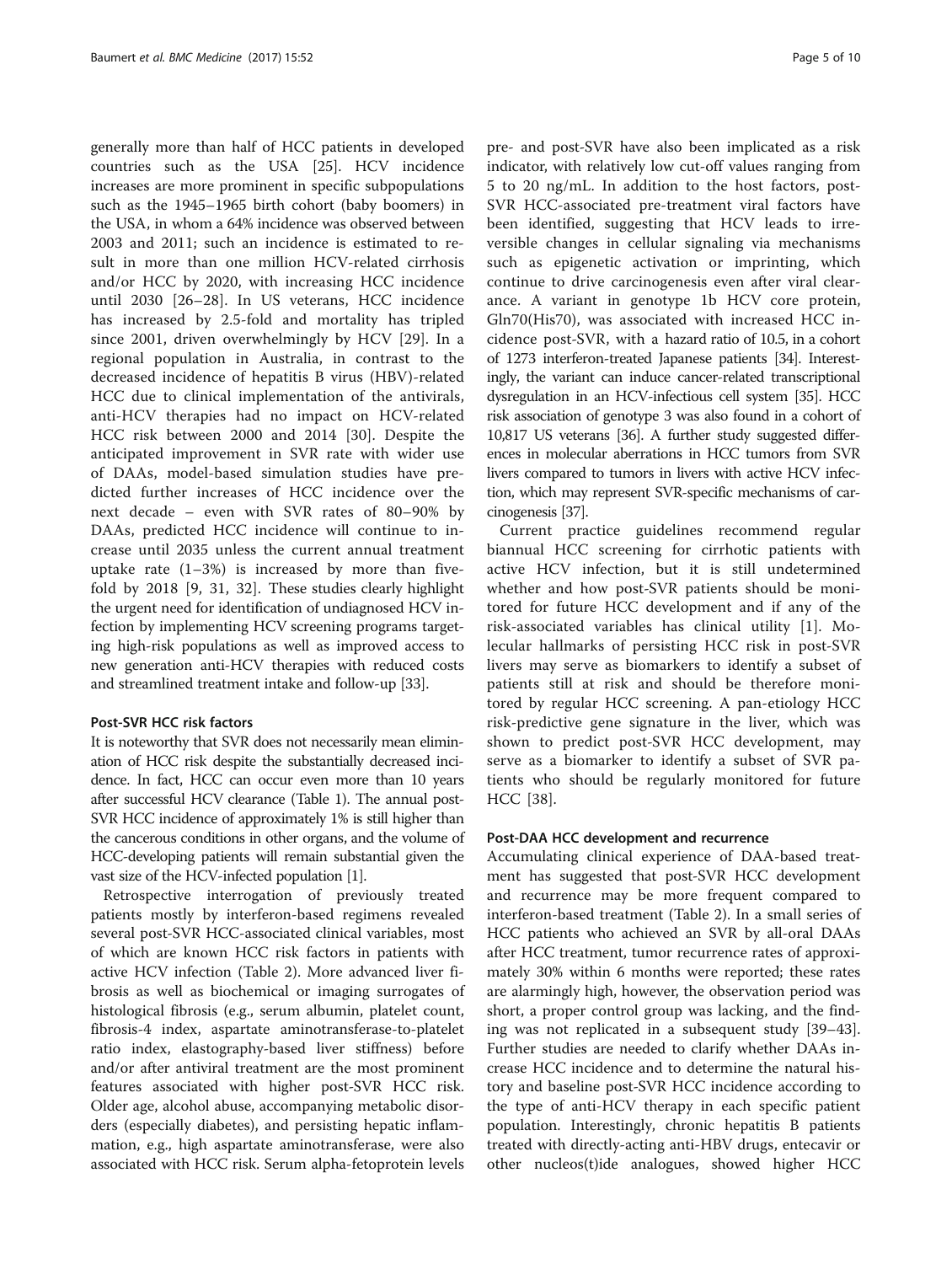<span id="page-5-0"></span>

| Table 2 Host and viral risk factors for post-sustained virologic response (SVR) hepatocellular carcinoma (HCC) development (summarized |  |
|----------------------------------------------------------------------------------------------------------------------------------------|--|
| from multivariable Cox regression models)                                                                                              |  |

| Risk factor |            | Variable                                     | $\boldsymbol{n}$ | Country              | Follow-up,<br>median, years | ratio   | Hazard 95% CI |                    | P value Reference |
|-------------|------------|----------------------------------------------|------------------|----------------------|-----------------------------|---------|---------------|--------------------|-------------------|
| Host factor | Fibrosis   |                                              |                  |                      |                             |         |               |                    |                   |
|             | Pre-SVR    |                                              |                  |                      |                             |         |               |                    |                   |
|             |            | Histological stage F2-4                      | 562              | Japan                | 4.8                         | 10.7    | $2.2 - 192.1$ | < 0.001            | $[53]$            |
|             |            | Histological stage, F3-4                     | 1273             | Japan                | 1.1                         | 9.0     | $2.3 - 35.2$  | 0.002              | $[34]$            |
|             |            | Histological stage, F3-4                     | 1094             | Japan                | 4.2                         | 3.2     | $1.6 - 7.2$   | < 0.001            | $[58]$            |
|             |            | Histological stage, F3-4                     | 376              | Taiwan               | 7.6                         | 12.8    | $1.6 - 101.9$ | 0.021              | $[56]$            |
|             |            | Histological stage, F3-4                     | 871              | Taiwan               | 3.4                         | 4.0     | $1.5 - 10.7$  | 0.007              | $[51]$            |
|             |            | Platelet, $< 150 \times 10^3/\text{mm}^3$    | 1056             | Japan                | 4.7                         | 2.8     | $1.1 - 7.2$   | 0.04               | $[68]$            |
|             |            | Platelet, $< 150 \times 10^3/\text{mm}^3$    | 871              | Taiwan               | 3.4                         | 2.8     | $1.2 - 6.4$   | 0.015              | $[51]$            |
|             |            | Platelet, $< 150 \times 10^3/\text{mm}^3$    | 1000             | Europe<br>and Canada | 5.7                         | 1.1     | $1.0 - 1.1$   | 0.029              | [61]              |
|             |            | Albumin, < 35 g/dL                           | 399              | Sweden               | 7.8                         | 4.4     | $1.3 - 14.7$  | 0.016              | $[69]$            |
|             |            | Liver cirrhosis, yes                         | 1351             | Taiwan               | 4.0                         | 8.4     | $4.1 - 17.0$  | < 0.001            | $[70]$            |
|             |            | Liver cirrhosis, yes                         | 4663             | Canada               | 5.6                         | 3.2     | $1.2 - 9.0$   | $\hspace{1.0cm} -$ | $[71]$            |
|             | Post-SVR   |                                              |                  |                      |                             |         |               |                    |                   |
|             |            | FIB-4 index, high                            | 522              | Japan                | 7.2                         | 1.7     | $1.1 - 2.9$   | 0.02               | $[55]$            |
|             |            | $APRI \geq 0.7$                              | 1351             | Taiwan               | 4.0                         | 2.9     | $1.5 - 5.7$   | 0.002              | $[70]$            |
|             |            | Elastography liver<br>stiffness > 12 kPa     | 376              | Taiwan               | 7.6                         | 6.3     | $2.1 - 19.5$  | 0.001              | $[56]$            |
|             |            | Liver cirrhosis, yes                         | 10,738           | <b>USA</b>           | 2.8                         | 6.7     | $4.3 - 10.4$  | < 0.001            | $[36]$            |
|             |            | Platelet,<br>$< 130 \times 10^3/\text{mm}^3$ | 571              | Japan                | 9.0                         | 3.9     | $1.5 - 10.1$  | 0.004              | $[72]$            |
|             | Age, years | $\geq 50$                                    | 562              | Japan                | 4.8                         | 4.1     | $1.4 - 17.4$  | < 0.01             | $[53]$            |
|             |            | $\geq 55$                                    | 571              | Japan                | 9.0                         | 3.6     | $1.4 - 9.6$   | 0.009              | $[72]$            |
|             |            | $\geq 60$                                    | 642              | Taiwan               | 4.4                         | 3.7     | $1.3 - 10.2$  | 0.012              | $[52]$            |
|             |            | $\geq 60$                                    | 871              | Taiwan               | 3.4                         | 3.8     | $1.7 - 8.4$   | 0.001              | $[51]$            |
|             |            | $\geq 60$                                    | 4663             | Canada               | 5.6                         | 4.4     | $1.3 - 15.3$  | $\equiv$           | $[71]$            |
|             |            | $>60$                                        | 1094             | Japan                | 4.2                         | 3.1     | $1.3 - 6.6$   | 0.009              | $[58]$            |
|             |            | $>60$                                        | 1056             | Japan                | 4.7                         | 3.1     | $1.3 - 7.4$   | 0.01               | $[68]$            |
|             |            | $>60$                                        | 1000             | Europe and Canada    | 5.7                         | 9.8     | $1.2 - 77.8$  | 0.031              | [61]              |
|             |            | $\geq 65$                                    | 1425             | Japan                | 3.3                         | 5.8     | $1.1 - 30.1$  | 0.036              | $[54]$            |
|             |            | $\geq 65$                                    | 1351             | Taiwan               | $4.0\,$                     | $2.7\,$ | $1.2 - 6.3$   | 0.017              | $[70]$            |
|             |            | $\geq 65$                                    | 10,738 USA       |                      | 2.8                         | 4.5     | $2.0 - 10.4$  | < 0.001            | $[36]$            |
|             |            | Older                                        | 589              | Taiwan               | 4.7                         | 1.1     | $1.0 - 1.1$   | 0.046              | $[73]$            |
|             | Sex        | Male                                         | 1094             | Japan                | 4.2                         | 12.0    | $2.8 - 50.0$  | < 0.001            | $[58]$            |
|             |            | Male                                         | 4663             | Canada               | 5.6                         | 3.3     | $1.1 - 9.6$   | $\equiv$           | $[71]$            |
|             |            | Male                                         | 571              | Japan                | 9.0                         | 7.6     | $1.7 - 33.1$  | 0.007              | $[72]$            |
|             | Diabetes   | Yes                                          | 522              | Japan                | 7.2                         | 2.1     | $1.1 - 4.0$   | 0.045              | $[55]$            |
|             |            | Yes                                          | 376              | Taiwan               | 7.6                         | 4.0     | $1.3 - 12.1$  | 0.021              | $[56]$            |
|             |            | Yes                                          | 399              | Sweden               | 7.8                         | 3.2     | $1.1 - 9.6$   | 0.035              | $[69]$            |
|             |            | Yes                                          | 10,738           | <b>USA</b>           | 2.8                         | 1.9     | $1.2 - 2.9$   | 0.005              | $[36]$            |
|             |            | Yes                                          | 1000             | Europe<br>and Canada | 5.7                         | 2.3     | $1.0 - 5.3$   | 0.057              | $[61]$            |
|             |            | Yes                                          | 4663             | Canada               | 5.6                         | 1.6     | $0.6 - 4.0$   | $\qquad \qquad -$  | [71]              |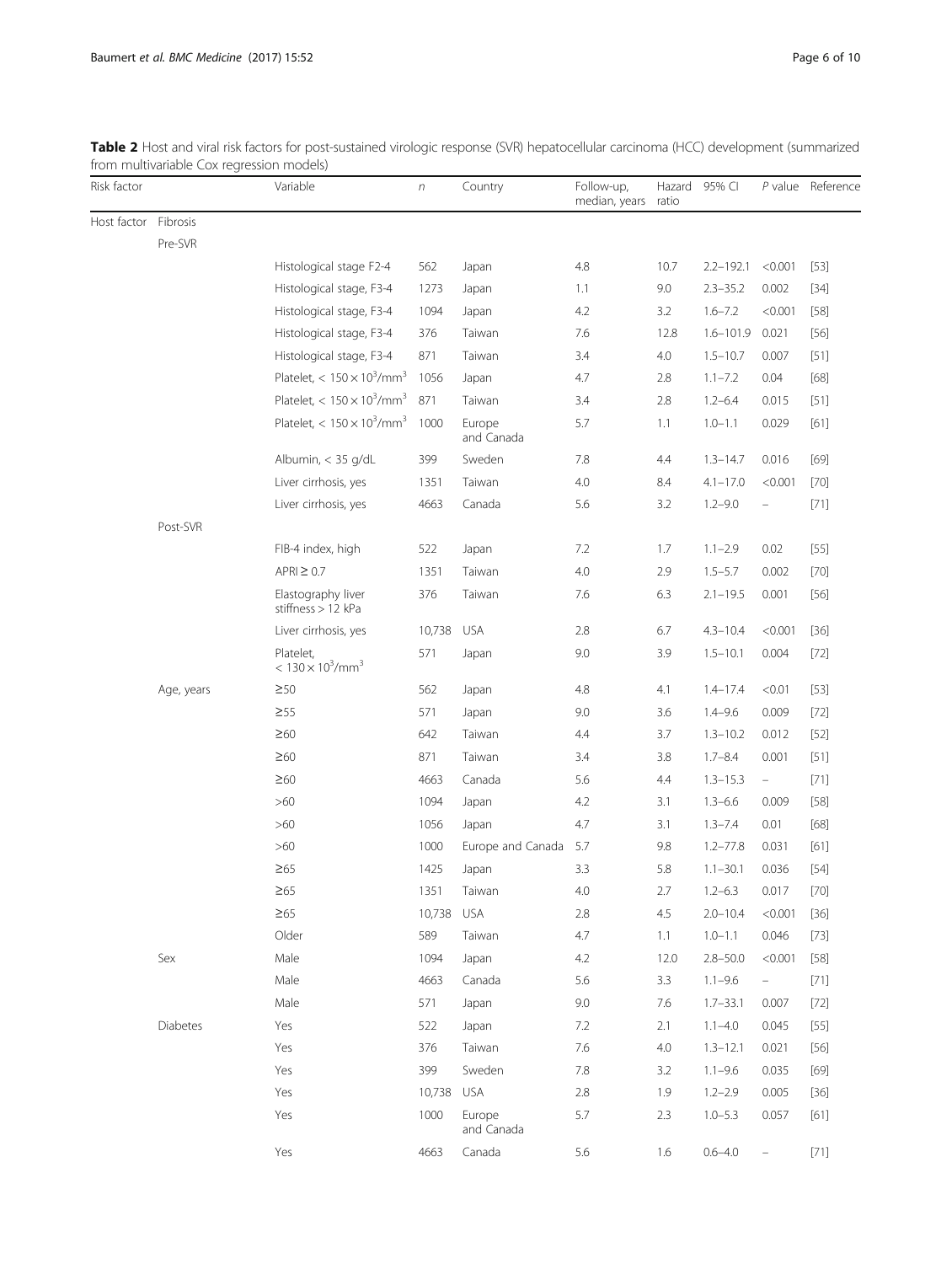| from multivariable Cox regression models) (Continued) | Table 2 Host and viral risk factors for post-sustained virologic response (SVR) hepatocellular carcinoma (HCC) development (summarized |  |
|-------------------------------------------------------|----------------------------------------------------------------------------------------------------------------------------------------|--|
|                                                       |                                                                                                                                        |  |

|              |                                           | Yes         | 589        | Taiwan               | 4.7 | 3.8  | $1.4 - 10.1$ | 0.008                    | $[73]$ |
|--------------|-------------------------------------------|-------------|------------|----------------------|-----|------|--------------|--------------------------|--------|
|              | Elixhauser<br>comorbidity index           | Yes $(21)$  | 4663       | Canada               | 5.6 | 2.2  | $1.0 - 5.1$  | $\overline{\phantom{0}}$ | $[71]$ |
|              | Alpha-fetoprotein,<br>ng/mL               |             |            |                      |     |      |              |                          |        |
|              | Pre-SVR                                   | $\geq 8$    | 562        | Japan                | 4.8 | 2.6  | $1.2 - 6.1$  | < 0.05                   | $[53]$ |
|              |                                           | $\geq$ 15   | 1351       | Taiwan               | 4.0 | 1.9  | $1.0 - 3.6$  | 0.038                    | $[70]$ |
|              |                                           | $\geq$ 20   | 871        | Taiwan               | 3.4 | 3.2  | $1.6 - 6.2$  | 0.001                    | $[51]$ |
|              | Post-SVR                                  | $\geq 5$    | 1425       | Japan                | 3.3 | 8.1  | $2.7 - 23.9$ | < 0.001                  | $[54]$ |
|              |                                           | $\geq 5$    | 571        | Japan                | 9.0 | 3.6  | $1.4 - 9.6$  | 0.009                    | $[72]$ |
|              |                                           | $\geq$ 15   | 1351       | Taiwan               | 4.0 | 2.3  | $1.0 - 5.3$  | 0.043                    | $[70]$ |
|              |                                           | $\geq 10$   | 1094       | Japan                | 4.2 | 7.8  | $2.9 - 16.8$ | < 0.001                  | $[58]$ |
|              | Race/ethnicity                            | Hispanic    | 10,738     | <b>USA</b>           | 2.8 | 2.3  | $1.1 - 4.8$  | 0.032                    | $[36]$ |
|              | Alcohol abuse                             | Yes         | 562        | Japan                | 4.8 | 3.9  | $1.7 - 9.0$  | < 0.01                   | $[53]$ |
|              |                                           | Yes         | 10,738     | <b>USA</b>           | 2.8 | 1.7  | $1.1 - 2.6$  | 0.021                    | $[36]$ |
|              |                                           | Yes         | 4663       | Canada               | 5.6 | 1.1  | $0.34 - 3.3$ | $\overline{\phantom{0}}$ | $[71]$ |
|              | Illicit drug use                          | Yes         | 4663       | Canada               | 5.6 | 3.7  | $1.0 - 14.3$ | $\equiv$                 | [71]   |
|              | <b>AST</b>                                | $>100$ IU/L | 1056       | Japan                | 4.7 | 3.1  | $1.3 - 7.3$  | 0.01                     | $[68]$ |
|              | AST/ALT ratio                             | >0.72       | 1000       | Europe<br>and Canada | 5.7 | 1.0  | $1.0 - 1.1$  | 0.068                    | $[61]$ |
|              | GGT                                       | >75 U/L     | 642        | Taiwan               | 4.4 | 6.4  | $2.2 - 18.9$ | 0.001                    | $[52]$ |
| Viral factor | Genotype 1b with<br>Gln70 (His70) variant |             | 1273       | Japan                | 1.1 | 10.5 | $2.9 - 38.2$ | < 0.001                  | $[34]$ |
|              | Genotype 3                                |             | 10,738 USA |                      | 2.8 | 1.6  | $1.0 - 2.7$  | 0.071                    | $[36]$ |
|              | Genotype 3                                |             | 4663       | Canada               | 5.6 | 1.4  | $0.58 - 3.4$ | $\qquad \qquad -$        | [71]   |

All data are from interferon-based studies

APRI aspartate aminotransferase-to-platelet ratio index, ALT alanine aminotransferase, AST aspartate aminotransferase, FIB-4 fibrosis-4, GGT gamma-glutamyl transpeptidase, HCV hepatitis C virus, HCC hepatocellular carcinoma, SVR sustained virologic response

incidence compared to peg-interferon-treated patients, suggesting that the difference in HCC-suppressive effect may be a common phenomenon across different hepatitis viruses [\[44](#page-8-0)].

Several studies suggested a possibly distinct difference in host immune modulation between interferon and DAAs. Rapid decline of HCV viral load by DAAs was experimentally or clinically associated with restored HCVspecific, often exhausted, CD8+ T cell function, memory T cell re-differentiation and lymphocyte deactivation, and normalized NK cell function [\[45](#page-8-0)–[48](#page-8-0)], all of which may indicate a quick loss of anti-HCV immune responses. Interestingly, reactivation of other co-infected viruses, such as herpes virus, was observed after DAA-based anti-HCV therapy [[49](#page-8-0)], suggesting simultaneous loss of bystander immune response to the viruses and possibly to neoplastic cells, which may lead to higher HCC recurrence after DAA treatment. On the other hand, complete remission of follicular lymphoma after DAA-based therapy was reported, suggesting that the influence of DAA-based SVR

on cancer may vary according to cancer types and biological/clinical contexts [\[50\]](#page-8-0).

## Conclusions

HCV-related HCC will remain a major health problem in the coming decades despite the clinical deployment of DAAs. Access to the new generation antiviral therapies should be substantially improved to achieve meaningful prognostic benefit at the population level. The development of a vaccine remains an important goal for global control and eradication of infection. Post-SVR HCC is an emerging problem, with urgent unmet needs for the clinical strategy of early tumor detection and intervention, as well as elucidation of its molecular mechanisms for therapeutic target and biomarker discovery. Prolonged clinical observation should be further accumulated to determine the impact of DAA-induced SVR on HCC development and recurrence as well as on other cancer types.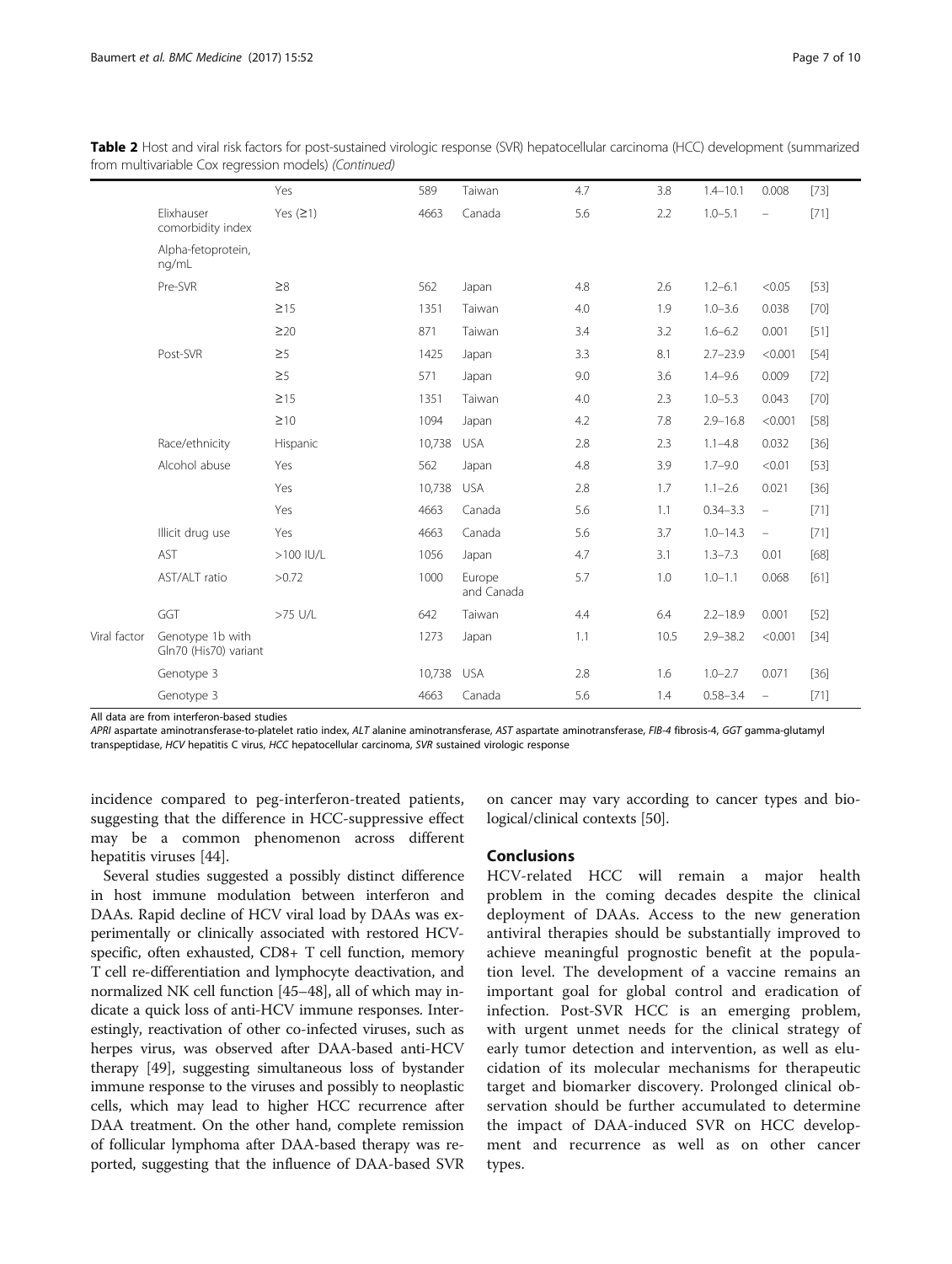#### <span id="page-7-0"></span>Acknowledgements

The authors acknowledge grant support of the European Union (ERC-2014- AdG-671231HEPCIR (TFB, YH), H2020-667273-HEPCAR (TFB), ANRS (TFB), the French Cancer Agency (ARC IHU201301187 (TFB)), the IdEx program of the University of Strasbourg (TFB), the Foundation University of Strasbourg (TFB), U.S. NIH/NIDDK R01 DK099558 (YH), Irma T. Hirschl Trust (YH), and U.S. Department of Defense (W81XWH-16-1-0363 YH, TFB). This work has been published under the framework of the LABEX ANR-10-LAB28 and benefits from a funding from the state managed by the French National Research Agency as part of the Investments for the future program.

#### Availability of data and materials

Not applicable.

#### Authors' contributions

TFB, FJ, AO, and YH drafted and revised the manuscript. TFB and YH supervised the review process. All authors read and approved the final manuscript.

#### Competing interests

The authors do not have any conflict of interest and did not receive writing assistance.

#### Consent for publication

Not applicable.

#### Ethics approval and consent to participate Not applicable.

#### Author details

<sup>1</sup>Inserm, U1110, Institut de Recherche sur les Maladies Virales et Hépatiques, Strasbourg, France. <sup>2</sup>Université de Strasbourg, Strasbourg, France. <sup>3</sup>Institut Hospitalo-Universitaire, Pôle Hépatodigestif, Nouvel Hôpital Civil, Strasbourg, France. <sup>4</sup>Division of Liver Diseases, Department of Medicine, Liver Cancer Program, Tisch Cancer Institute, Graduate School of Biomedical Sciences, Icahn School of Medicine at Mount Sinai, 1470 Madison Ave, Box 1123, New York, NY 10029, USA. <sup>5</sup>Department of Gastroenterology and Metabolism, Applied Life Sciences, Institute of Biomedical and Health Sciences, Hiroshima University, Hiroshima, Japan.

### Received: 14 November 2016 Accepted: 10 February 2017 Published online: 14 March 2017

#### References

- 1. Hoshida Y, Fuchs BC, Bardeesy N, Baumert TF, Chung RT. Pathogenesis and prevention of hepatitis C virus-induced hepatocellular carcinoma. J Hepatol. 2014;61(1 Suppl):S79–90.
- 2. Webster DP, Klenerman P, Dusheiko GM, Hepatitis C. Lancet. 2015;385(9973): 1124–35.
- 3. Chung RT, Baumert TF. Curing chronic hepatitis C–the arc of a medical triumph. N Engl J Med. 2014;370(17):1576–8.
- 4. Edlin BR. Access to treatment for hepatitis C virus infection: time to put patients first. Lancet Infect Dis. 2016;16(9):e196–201.
- 5. Thomas DL. Global control of hepatitis C: where challenge meets opportunity. Nat Med. 2013;9(7):850–8.
- 6. Denniston MM, Klevens RM, McQuillan GM, Jiles RB. Awareness of infection, knowledge of hepatitis C, and medical follow-up among individuals testing positive for hepatitis C: National Health and Nutrition Examination Survey 2001-2008. Hepatology. 2012;55(6):1652–61.
- 7. Stasi C, Silvestri C, Voller F, Cipriani F. The epidemiological changes of HCV and HBV infections in the era of new antiviral therapies and the anti-HBV vaccine. J Infect Public Health. 2016;9(4):389–95.
- 8. Chhatwal J, Wang X, Ayer T, Kabiri M, Chung RT, Hur C, Donohue JM, Roberts MS, Kanwal F. Hepatitis C disease burden in the United States in the era of oral direct-acting antivirals. Hepatology. 2016;64(5):1442–50.
- 9. Harris RJ, Thomas B, Griffiths J, Costella A, Chapman R, Ramsay M, De Angelis D, Harris HE. Increased uptake and new therapies are needed to avert rising hepatitis C-related end stage liver disease in England: modelling the predicted impact of treatment under different scenarios. J Hepatol. 2014;61(3):530–7.
- 10. Pawlotsky JM. Hepatitis C, virus resistance to direct-acting antiviral drugs in interferon-free regimens. Gastroenterology. 2016;151(1):70–86.
- 11. Felmlee DJ, Coilly A, Chung RT, Samuel D, Baumert TF. New perspectives for preventing hepatitis C virus liver graft infection. Lancet Infect Dis. 2016;16(6): 735–45.
- 12. Fourati S, Pawlotsky JM. Virologic tools for HCV drug resistance testing. Viruses. 2015;7(12):6346–59.
- 13. Cooper C, Naggie S, Saag M, Yang JC, Stamm LM, Dvory-Sobol H, Han L, Pang PS, McHutchison JG, Dieterich D, et al. Successful re-treatment of hepatitis C virus in patients coinfected with HIV who relapsed after 12 weeks of ledipasvir/sofosbuvir. Clin Infect Dis. 2016;63(4):528–31.
- 14. European Association for the Study of the Liver. EASL Recommendations on Treatment of Hepatitis C 2016. J Hepatol. 2017;66(1):153–94.
- 15. Bukh J. The history of hepatitis C virus (HCV): Basic research reveals unique features in phylogeny, evolution and the viral life cycle with new perspectives for epidemic control. J Hepatol. 2016;65(1 Suppl):S2–21.
- 16. Fauvelle C, Colpitts CC, Keck ZY, Pierce BG, Foung SK, Baumert TF. Hepatitis C virus vaccine candidates inducing protective neutralizing antibodies. Expert Rev Vaccines. 2016;15(12):1535–44.
- 17. Simmons B, Saleem J, Hill A, Riley RD, Cooke GS. Risk of late relapse or reinfection with hepatitis C virus after achieving a sustained virological response: a systematic review and meta-analysis. Clin Infect Dis. 2016;62(6):683–94.
- 18. Gambato M, Perez-Del-Pulgar S, Hedskog C, Svarovskia ES, Brainard D, Denning J, Curry MP, Charlton M, Caro-Perez N, Londono MC, et al. Hepatitis C virus RNA persists in liver explants of most patients awaiting liver transplantation treated with an interferon-free regimen. Gastroenterology. 2016;151(4):633–6.
- 19. Morgan RL, Baack B, Smith BD, Yartel A, Pitasi M, Falck-Ytter Y. Eradication of hepatitis C virus infection and the development of hepatocellular carcinoma: a meta-analysis of observational studies. Ann Intern Med. 2013; 158(5 Pt 1):329–37.
- 20. Bruno S, Di Marco V, Iavarone M, Roffi L, Crosignani A, Calvaruso V, Aghemo A, Cabibbo G, Vigano M, Boccaccio V, et al. Survival of patients with HCV cirrhosis and sustained virologic response is similar to the general population. J Hepatol. 2016;64(6):1217–23.
- 21. Innes H, McDonald S, Hayes P, Dillon JF, Allen S, Goldberg D, Mills PR, Barclay ST, Wilks D, Valerio H, et al. Mortality in hepatitis C patients who achieve a sustained viral response compared to the general population. J Hepatol. 2017;66(1):19–27.
- 22. Lok AS, Everhart JE, Wright EC, Di Bisceglie AM, Kim HY, Sterling RK, Everson GT, Lindsay KL, Lee WM, Bonkovsky HL, et al. Associated with hepatocellular carcinoma in patients with advanced hepatitis C. Gastroenterology. 2011; 140(3):840–9. quiz e812.
- 23. Nahon P, Bourcier V, Layese R, Audureau E, Cagnot C, Marcellin P, Guyader D, Fontaine H, Larrey D, De Ledinghen V, et al. Eradication of hepatitis C virus infection in patients with cirrhosis reduces risk of liver and non-liver complications. Gastroenterology. 2017;152(1):142–6.e2.
- 24. Cheung MC, Walker AJ, Hudson BE, Verma S, McLauchlan J, Mutimer DJ, Brown A, Gelson WT, MacDonald DC, Agarwal K, et al. Outcomes after successful direct-acting antiviral therapy for patients with chronic hepatitis C and decompensated cirrhosis. J Hepatol. 2016;65(4):741–7.
- 25. El-Serag HB, Kanwal F. Epidemiology of hepatocellular carcinoma in the United States: Where are we? Where do we go? Hepatology. 2014;60(5):1767–75.
- 26. Jacobson IM, Davis GL, El-Serag H, Negro F, Trepo C. Prevalence and challenges of liver diseases in patients with chronic hepatitis C virus infection. Clin Gastroenterol Hepatol. 2010;8(11):924–33. quiz e117.
- 27. Yan M, Ha J, Aguilar M, Bhuket T, Liu B, Gish RG, Cheung R, Wong RJ. Birth cohort-specific disparities in hepatocellular carcinoma stage at diagnosis, treatment, and long-term survival. J Hepatol. 2016;64(2):326–32.
- 28. Petrick JL, Kelly SP, Altekruse SF, McGlynn KA, Rosenberg PS. Future of hepatocellular carcinoma incidence in the United States forecast through 2030. J Clin Oncol. 2016;34(15):1787–94.
- 29. Beste LA, Leipertz SL, Green PK, Dominitz JA, Ross D, Ioannou GN. Trends in burden of cirrhosis and hepatocellular carcinoma by underlying liver disease in US veterans, 2001-2013. Gastroenterology. 2015;149(6):1471–82.e5. quiz e17–8.
- 30. Waziry R, Grebely J, Amin J, Alavi M, Hajarizadeh B, George J, Matthews GV, Law M, Dore GJ. Trends in hepatocellular carcinoma among people with HBV or HCV notification in Australia (2000-2014). J Hepatol. 2016;65(6):1086–93.
- 31. Sievert W, Razavi H, Estes C, Thompson AJ, Zekry A, Roberts SK, Dore GJ. Enhanced antiviral treatment efficacy and uptake in preventing the rising burden of hepatitis C-related liver disease and costs in Australia. J Gastroenterol Hepatol. 2014;29 Suppl 1:1–9.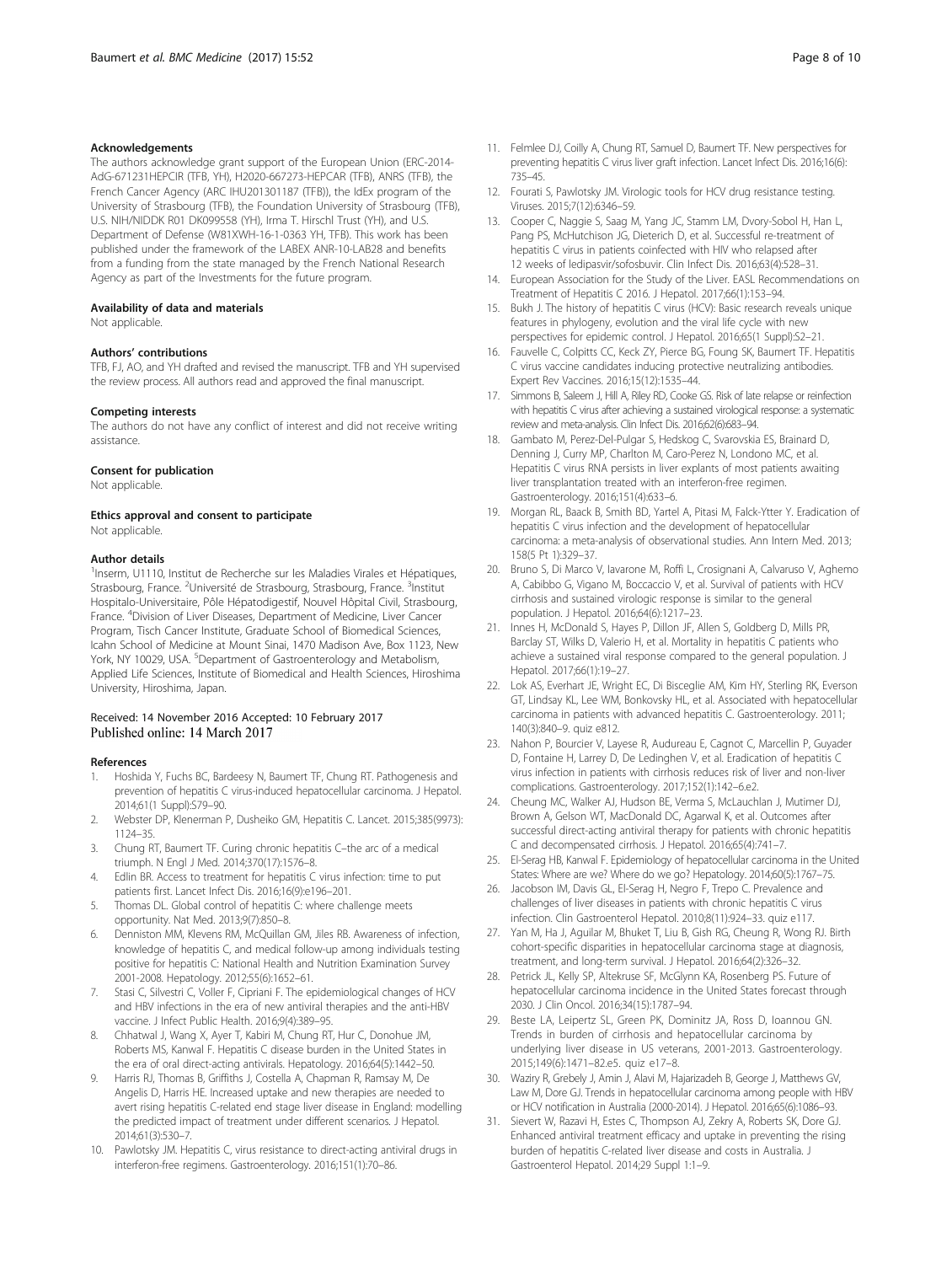- <span id="page-8-0"></span>32. Cramp ME, Rosenberg WM, Ryder SD1, Blach S, Parkes J. Modelling the impact of improving screening and treatment of chronic hepatitis C virus infection on future hepatocellular carcinoma rates and liver-related mortality. BMC Gastroenterol. 2014;14:137.
- 33. Asselah T, Perumalswami PV, Dieterich D. Is screening baby boomers for HCV enough? A call to screen for hepatitis C virus in persons from countries of high endemicity. Liver Int. 2014;34(10):1447–51.
- 34. Akuta N, Suzuki F, Hirakawa M, Kawamura Y, Sezaki H, Suzuki Y, Hosaka T, Kobayashi M, Kobayashi M, Saitoh S, et al. Amino acid substitutions in hepatitis C virus core region predict hepatocarcinogenesis following eradication of HCV RNA by antiviral therapy. J Med Virol. 2011;83(6):1016–22.
- 35. El-Shamy A, Eng FJ, Doyle EH, Klepper AL, Sun X, Sangiovanni A, Iavarone M, Colombo M, Schwartz RE, Hoshida Y, et al. A cell culture system for distinguishing hepatitis C viruses with and without liver cancer-related mutations in the viral core gene. J Hepatol. 2015;63(6):1323–33.
- 36. El-Serag HB, Kanwal F, Richardson P, Kramer J. Risk of hepatocellular carcinoma after sustained virological response in veterans with hepatitis C virus infection. Hepatology. 2016;64(1):130–7.
- 37. Hayashi T, Tamori A, Nishikawa M, Morikawa H, Enomoto M, Sakaguchi H, Habu D, Kawada N, Kubo S, Nishiguchi S, et al. Differences in molecular alterations of hepatocellular carcinoma between patients with a sustained virological response and those with hepatitis C virus infection. Liver Int. 2009;29(1):126–32.
- 38. Nakagawa S, Wei L, Song W, Higashi T, Ghoshal S, Kim RS, Bian CB, Yamada S, Sun X, Venkatesh A, et al. Molecular liver cancer prevention in cirrhosis by organ transcriptome analysis and lysophosphatidic acid pathway inhibition. Cancer Cell. 2016;30(6):879–90.
- 39. Conti F, Buonfiglioli F, Scuteri A, Crespi C, Bolondi L, Caraceni P, Foschi FG, Lenzi M, Mazzella G, Verucchi G, et al. Early occurrence and recurrence of hepatocellular carcinoma in HCV-related cirrhosis treated with direct-acting antivirals. J Hepatol. 2016;65(4):727–33.
- 40. Reig M, Marino Z, Perello C, Inarrairaegui M, Ribeiro A, Lens S, Diaz A, Vilana R, Darnell A, Varela M, et al. Unexpected high rate of early tumor recurrence in patients with HCV-related HCC undergoing interferon-free therapy. J Hepatol. 2016;65(4):719–26.
- 41. Yang JD, Aqel BA, Pungpapong S, Gores GJ, Roberts LR, Leise MD. Direct acting antiviral therapy and tumor recurrence after liver transplantation for hepatitis C-associated hepatocellular carcinoma. J Hepatol. 2016;65(4):859–60.
- 42. ANRS collaborative study group on hepatocellular carcinoma (ANRS CO22 HEPATHER, CO12 CirVir and CO23 CUPILT cohorts). Lack of evidence of an effect of direct-acting antivirals on the recurrence of hepatocellular carcinoma: Data from three ANRS cohorts. J Hepatol. 2016;65(4):734–40.
- 43. Kozbial K, Moser S, Schwarzer R, Laferl H, Al-Zoairy R, Stauber R, Stattermayer AF, Beinhardt S, Graziadei I, Freissmuth C, et al. Unexpected high incidence of hepatocellular carcinoma in cirrhotic patients with sustained virologic response following interferon-free direct-acting antiviral treatment. J Hepatol. 2016;65(4):856–8.
- 44. Liang KH, Hsu CW, Chang ML, Chen YC, Lai MW, Yeh CT. Peginterferon is superior to nucleos(t)ide analogues for prevention of hepatocellular carcinoma in chronic hepatitis B. J Infect Dis. 2016;213(6):966–74.
- 45. Martin B, Hennecke N, Lohmann V, Kayser A, Neumann-Haefelin C, Kukolj G, Bocher WO, Thimme R. Restoration of HCV-specific CD8+ T cell function by interferon-free therapy. J Hepatol. 2014;61(3):538–43.
- 46. Burchill MA, Golden-Mason L, Wind-Rotolo M, Rosen HR. Memory redifferentiation and reduced lymphocyte activation in chronic HCVinfected patients receiving direct-acting antivirals. J Viral Hepat. 2015; 22(12):983–91.
- 47. Spaan M, van Oord G, Kreefft K, Hou J, Hansen BE, Janssen HL, de Knegt RJ, Boonstra A. Immunological analysis during interferon-free therapy for chronic hepatitis c virus infection reveals modulation of the natural killer cell compartment. J Infect Dis. 2016;213(2):216–23.
- 48. Serti E, Chepa-Lotrea X, Kim YJ, Keane M, Fryzek N, Liang TJ, Ghany M, Rehermann B. Successful interferon-free therapy of chronic hepatitis C virus infection normalizes natural killer cell function. Gastroenterology. 2015; 149(1):190–200.e192.
- 49. Perello MC, Fernandez-Carrillo C, Londono MC, Arias-Loste T, Hernandez-Conde M, Llerena S, Crespo J, Forns X, Calleja JL. Reactivation of herpesvirus in patients with hepatitis C treated with direct-acting antiviral agents. Clin Gastroenterol Hepatol. 2016;14(11):1662–6.e1.
- 50. Maciocia N, O'Brien A, Ardeshna K. Remission of follicular lymphoma after treatment for hepatitis C virus infection. N Engl J Med. 2016; 375(17):1699–701.
- 51. Chang KC, Hung CH, Lu SN, Wang JH, Lee CM, Chen CH, Yen MF, Lin SC, Yen YH, Tsai MC, et al. A novel predictive score for hepatocellular carcinoma development in patients with chronic hepatitis C after sustained response to pegylated interferon and ribavirin combination therapy. J Antimicrob Chemother. 2012;67(11):2766–72.
- 52. Huang CF, Yeh ML, Tsai PC, Hsieh MH, Yang HL, Hsieh MY, Yang JF, Lin ZY, Chen SC, Wang LY, et al. Baseline gamma-glutamyl transferase levels strongly correlate with hepatocellular carcinoma development in noncirrhotic patients with successful hepatitis C virus eradication. J Hepatol. 2014;61(1):67–74.
- 53. Yamashita N, Ohho A, Yamasaki A, Kurokawa M, Kotoh K, Kajiwara E. Hepatocarcinogenesis in chronic hepatitis C patients achieving a sustained virological response to interferon: significance of lifelong periodic cancer screening for improving outcomes. J Gastroenterol. 2014;49(11):1504–13.
- 54. Oze T, Hiramatsu N, Yakushijin T, Miyazaki M, Yamada A, Oshita M, Hagiwara H, Mita E, Ito T, Fukui H, et al. Post-treatment levels of alpha-fetoprotein predict incidence of hepatocellular carcinoma after interferon therapy. Clin Gastroenterol Hepatol. 2014;12(7):1186–95.
- 55. Toyoda H, Kumada T, Tada T, Kiriyama S, Tanikawa M, Hisanaga Y, Kanamori A, Kitabatake S, Ito T. Risk factors of hepatocellular carcinoma development in non-cirrhotic patients with sustained virologic response for chronic hepatitis C virus infection. J Gastroenterol Hepatol. 2015;30(7):1183–9.
- 56. Wang JH, Yen YH, Yao CC, Hung CH, Chen CH, Hu TH, Lee CM, Lu SN. Liver stiffness-based score in hepatoma risk assessment for chronic hepatitis C patients after successful antiviral therapy. Liver Int. 2016;36(12):1793–9.
- 57. Kobayashi M, Suzuki F, Fujiyama S, Kawamura Y, Sezaki H, Hosaka T, Akuta N, Suzuki Y, Saitoh S, Arase Y, et al. Sustained virologic response by direct antiviral agents reduces the incidence of hepatocellular carcinoma in patients with HCV infection. J Med Virol. 2016;89(3):476–83.
- 58. Nagaoki Y, Aikata H, Nakano N, Shinohara F, Nakamura Y, Hatooka M, Morio K, Kan H, Fujino H, Kobayashi T, et al. Development of hepatocellular carcinoma in patients with hepatitis C virus infection who achieved sustained virological response following interferon therapy: a large-scale, long-term cohort study. J Gastroenterol Hepatol. 2016;31(5):1009–15.
- 59. Tada T, Kumada T, Toyoda H, Kiriyama S, Tanikawa M, Hisanaga Y, Kanamori A, Kitabatake S, Yama T, Tanaka J. Viral eradication reduces all-cause mortality in patients with chronic hepatitis C virus infection: a propensity score analysis. Liver Int. 2016;36(6):817–26.
- 60. Tada T, Kumada T, Toyoda H, Kiriyama S, Tanikawa M, Hisanaga Y, Kanamori A, Kitabatake S, Yama T, Tanaka J. Viral eradication reduces all-cause mortality, including non-liver-related disease, in patients with progressive hepatitis C virus-related fibrosis. J Gastroenterol Hepatol. 2016. doi:[10.1111/jgh.13589](http://dx.doi.org/10.1111/jgh.13589).
- 61. van der Meer AJ, Feld JJ, Hofer H, Almasio PL, Calvaruso V, Fernandez-Rodriguez CM, Aleman S, Ganne-Carrie N, D'Ambrosio R, Pol S, et al. Risk of cirrhosis-related complications in patients with advanced fibrosis following hepatitis C virus eradication. J Hepatol. 2017;66(3):485–93.
- 62. Saito T, Chiba T, Suzuki E, Shinozaki M, Goto N, Kanogawa N, Motoyama T, Ogasawara S, Ooka Y, Tawada A, et al. Effect of previous interferon-based therapy on recurrence after curative treatment of hepatitis C virus-related hepatocellular carcinoma. Int J Med Sci. 2014;11(7):707–12.
- 63. Huang JF, Yeh ML, Yu ML, Dai CY, Huang CF, Huang CI, Tsai PC, Lin PC, Chen YL, Chang WT, et al. The tertiary prevention of hepatocellular carcinoma in chronic hepatitis C patients. J Gastroenterol Hepatol. 2015; 30(12):1768–74.
- 64. Kunimoto H, Ikeda K, Sorin Y, Fujiyama S, Kawamura Y, Kobayashi M, Sezaki H, Hosaka T, Akuta N, Saitoh S, et al. Long-term outcomes of hepatitis-c-infected patients achieving a sustained virological response and undergoing radical treatment for hepatocellular carcinoma. Oncology. 2016;90(3):167–75.
- 65. Petta S, Cabibbo G, Barbara M, Attardo S, Bucci L, Farinati F, Giannini EG, Tovoli F, Ciccarese F, Rapaccini GL, et al. Hepatocellular carcinoma recurrence in patients with curative resection or ablation: impact of HCV eradication does not depend on the use of interferon. Aliment Pharmacol Ther. 2017;45(1):160–8.
- 66. Minami T, Tateishi R, Nakagomi R, Fujiwara N, Sato M, Enooku K, Nakagawa H, Asaoka Y, Kondo Y, Shiina S, et al. The impact of direct-acting antivirals on early tumor recurrence after radiofrequency ablation in hepatitis Crelated hepatocellular carcinoma. J Hepatol. 2016;65(6):1272–3.
- 67. Beck JR, Kassirer JP, Pauker SG. A convenient approximation of life expectancy (the "DEALE"): I. Validation of the method. Am J Med. 1982;73(6):883–8.
- 68. Ikeda M, Fujiyama S, Tanaka M, Sata M, Ide T, Yatsuhashi H, Watanabe H. Risk factors for development of hepatocellular carcinoma in patients with